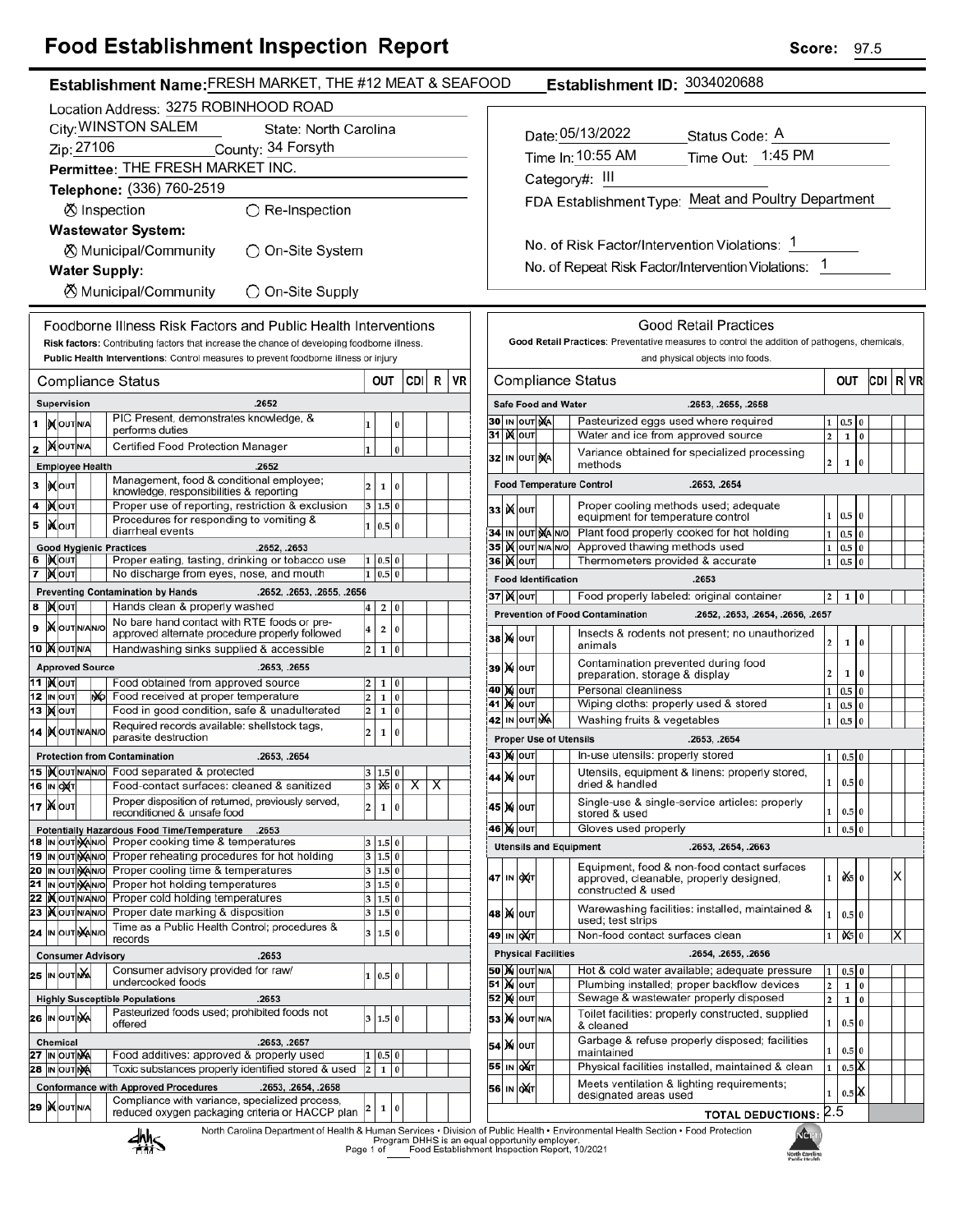## Comment Addendum to Food Establishment Inspection Report

|                           | Establishment Name: SEAFOOD                                                                                                                                                                                                                                                                           | <u>TRESH MARRET, THE #TZ MEAT &amp;</u> |                                                                                                                                                                                                       | Establishment ID: 3034020688                                     |                                                       |      |  |  |  |  |
|---------------------------|-------------------------------------------------------------------------------------------------------------------------------------------------------------------------------------------------------------------------------------------------------------------------------------------------------|-----------------------------------------|-------------------------------------------------------------------------------------------------------------------------------------------------------------------------------------------------------|------------------------------------------------------------------|-------------------------------------------------------|------|--|--|--|--|
|                           | Location Address: 3275 ROBINHOOD ROAD<br>City: WINSTON SALEM<br>State:NC<br>County: 34 Forsyth<br>Zip: 27106<br>Wastewater System: X Municipal/Community   On-Site System<br>Water Supply:<br>X Municipal/Community □ On-Site System<br>Permittee: THE FRESH MARKET INC.<br>Telephone: (336) 760-2519 |                                         | $\Box$ Re-Inspection<br>X Inspection<br>Comment Addendum Attached?<br>Water sample taken?   $\left  \right $ Yes $\left  \right $ No<br>Email 1:SMStore012@thefreshmarket.net<br>Email 2:<br>Email 3: | X                                                                | Date: 05/13/2022<br>Status Code: A<br>Category #: III |      |  |  |  |  |
|                           |                                                                                                                                                                                                                                                                                                       |                                         |                                                                                                                                                                                                       | Temperature Observations                                         |                                                       |      |  |  |  |  |
|                           |                                                                                                                                                                                                                                                                                                       |                                         |                                                                                                                                                                                                       | Effective January 1, 2019 Cold Holding is now 41 degrees or less |                                                       |      |  |  |  |  |
| Item<br>ANSI - 10/22/2025 | Location<br>Andrew Anderson                                                                                                                                                                                                                                                                           | Temp Item<br>00                         | Location                                                                                                                                                                                              | Temp Item                                                        | Location                                              | Temp |  |  |  |  |
| hot water                 | 3-comp sink (seafood)                                                                                                                                                                                                                                                                                 | 136                                     |                                                                                                                                                                                                       |                                                                  |                                                       |      |  |  |  |  |

| Qt sanitizer (ppm)     | 3-comp sink (seafood)     | 200 |
|------------------------|---------------------------|-----|
| Qt sanitizer (ppm)     | 3-comp sink (meat dpt)    | 200 |
| Qt sanitizer (ppm)     | hose dispenser (meat dpt) | 200 |
| raw shrimp             | seafood display           | 40  |
| whole bronzini         | seafood display           | 37  |
| oven-roasted<br>salmon | seafood display           | 41  |
| cooked shrimp          | seafood display           | 41  |
| salmon filet           | seafood walk-in cooler    | 36  |
| talapia filet          | seafood walk-in cooler    | 34  |
| all beef hotdog        | meat display              | 39  |
| NY strip               | meat display              | 40  |
| pork loin              | meat walk-in cooler       | 39  |

| Person in Charge (Print & Sign): Andrew                                                                                                                                                                                                                                                                             | First | Last<br>Anderson |                             |  |  |  |  |
|---------------------------------------------------------------------------------------------------------------------------------------------------------------------------------------------------------------------------------------------------------------------------------------------------------------------|-------|------------------|-----------------------------|--|--|--|--|
|                                                                                                                                                                                                                                                                                                                     | First | Last             |                             |  |  |  |  |
| Regulatory Authority (Print & Sign): Travis                                                                                                                                                                                                                                                                         |       | Addis            |                             |  |  |  |  |
| REHS ID: 3095 - Addis, Travis                                                                                                                                                                                                                                                                                       |       |                  | Verification Required Date: |  |  |  |  |
| <b>REHS Contact Phone Number:</b><br>North Carolina Department of Health & Human Services<br>● Food Protection Program<br>● Environmental Health Section<br>● Division of Public Health<br>DHHS is an equal opportunity employer.<br>$\frac{1}{2}$<br>Food Establishment Inspection Report, 10/2021<br>Page 1 of __ |       |                  |                             |  |  |  |  |